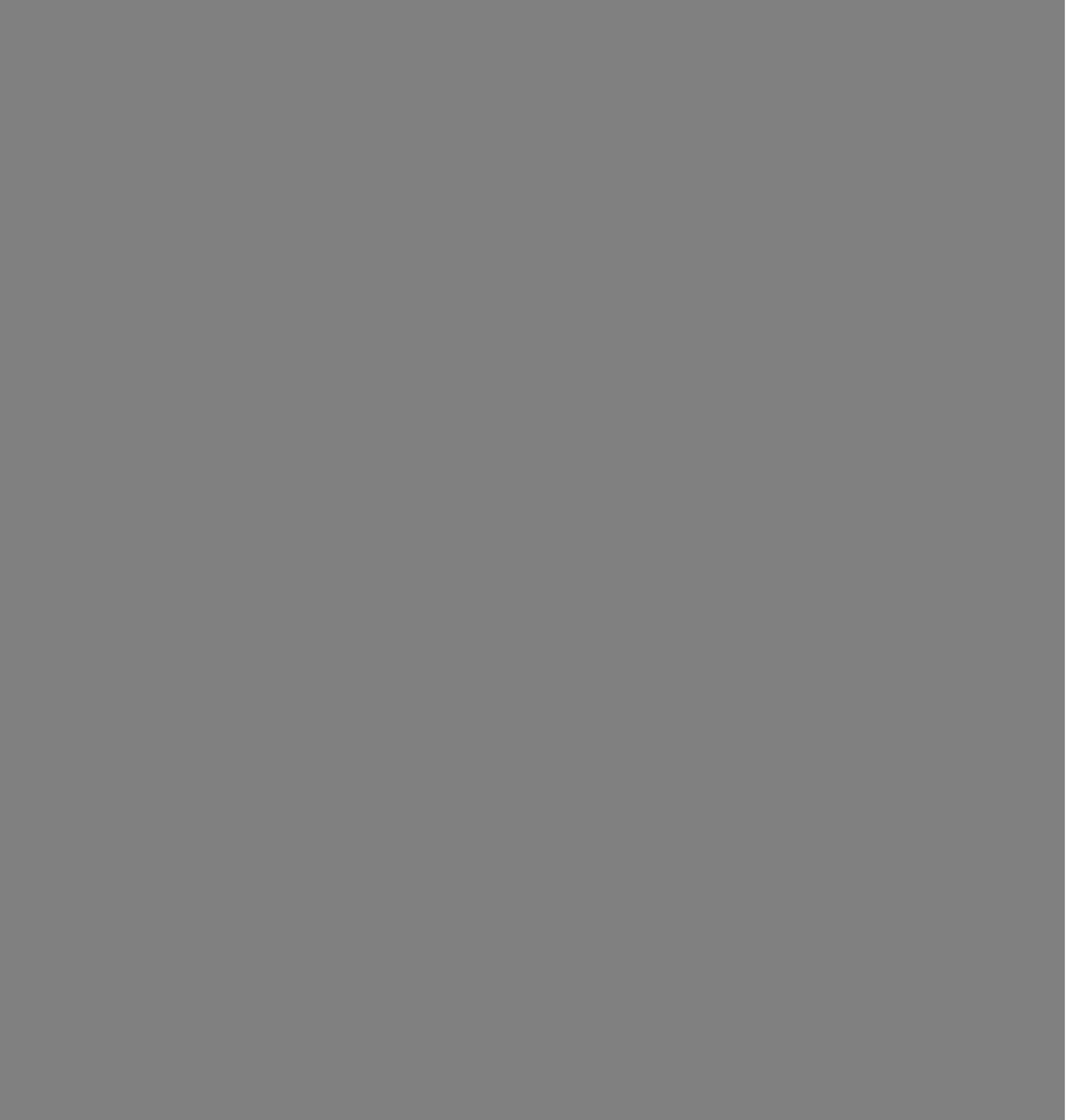### Katalogy

### (řazené chronologicky)

- Cathart, L. (ed.). Vasulka*: Steina: Machine Vision: Woody: Descriptions.* Buffalo (NY): Albright-Knox Art Gallery, 1978.
- *The Vasulkas.* [Pravděpodobně nepublikované poznámky ke katalogu, 80. léta 20. století].
- Eizykman, Claudine; Fihman, Guy; Willoughby, Dominique (eds.). *Steina & Woody Vasulka: Vidéastes, 1969–1984: 15 années d'images électroniques, analogiques et numeriques.* CINE-MBXA/CINEDOC, 1984.
- *Steina Woody Vasulkas: Interaktiivisen Taiteen Näyttely = Exhibition of the interactive art*. Helsinki: Nykytaiteen Museo, Espoo: Galleria Otso, 1992.
- Weibel, Peter; Vasulka, Steina, Woody; Dunn, David (eds.). *Eigenwelt der Apparate-Welt: Pioniere der Electronischen Kunst = Pioneers of Electronic Art*. Linz: Ars Electronica, 1992.
- *Český obraz elektronický: Vnitřní zdroje*. Výstavní síň Mánes 12. 7.–7. 8. 1994, Art video Workshop 12. 7. až 15. 7. 1994. Media archiv Praha. Asociace videa a intermediální tvorby UVU, 1994.
- Gazzano, Marco Maria (ed.). *Steina e Woody Vasulka: Video, Media e Nuove Immagini nell'Arte Contemporanea*. Rome: Fahrenheit 451, 1995.
- Sturken, Marita. Explorando la Fenomenologia dell'Immagine Elettronica = Exploring the Phenomenology of the Electronic Image. In Gazzano, Marco Maria (ed.). *Steina e Woody Vasulka: Video, Media e Nuove Immagini nell'Arte Contemporanea*. Rome: Fahrenheit 451, 1995.
- Sturken, M. (ed.). *Steina and Woody Vasulka: Machine Media*. San Francisco: Museum of Modern Art, 1996, katalog publikovaný u příležitosti stejnojmenné výstavy v San Francisco Museum of Modern Art, 2. 2.–31. 3. 1996.
- Sturken, M. Steina and Woody Vasulka: In Dialogue with the Machine. In Sturken, M. (ed.). *Steina and Woody Vasulka: Machine Media*. San Francisco: Museum of Modern Art, 1996, katalog publikovaný u příležitosti stejnojmenné výstavy v San Francisco Museum of Modern Art, 2. 2.–31. 3. 1996.
- *Steina Vasulka: Instalace*. Praha, 24. 1.–23. 2. 1997, texty S. Vasulka, Robert R. Riley, M. Sturken. Praha: Národní galerie, 1997.
- *Steina & Woody Vasulka: Video Works.* ICC Collection, Tokyo: NTT InterCommunication Center, 1998.
- *The Brotherhood: A Series of Six Interactive Media Constructions*. Tokyo: NTT InterCommunication Center, 1998.
- Rohan, René (ed.). *LANTERNA MAGIKA, nouvelles technologies dans l'art tchèque du 20e siècle = new technologies in Czech art of the 20th century.* Kant, 2002.
- Baig-Clifford, Yasmeen (ed.). *Vasulka Lab 1969–2005: Live Archive*. Vivid, 2006.
- Vasulka, W.; Weibel, P. (eds.). *Buffalo Heads: Media Study, Media Practice, Media Pioneers, 1973–1990*. The MIT Press, 2008.
- Zavistovski, Katia. *Steina: 1970–2000.* SITE Santa Fe, 2008.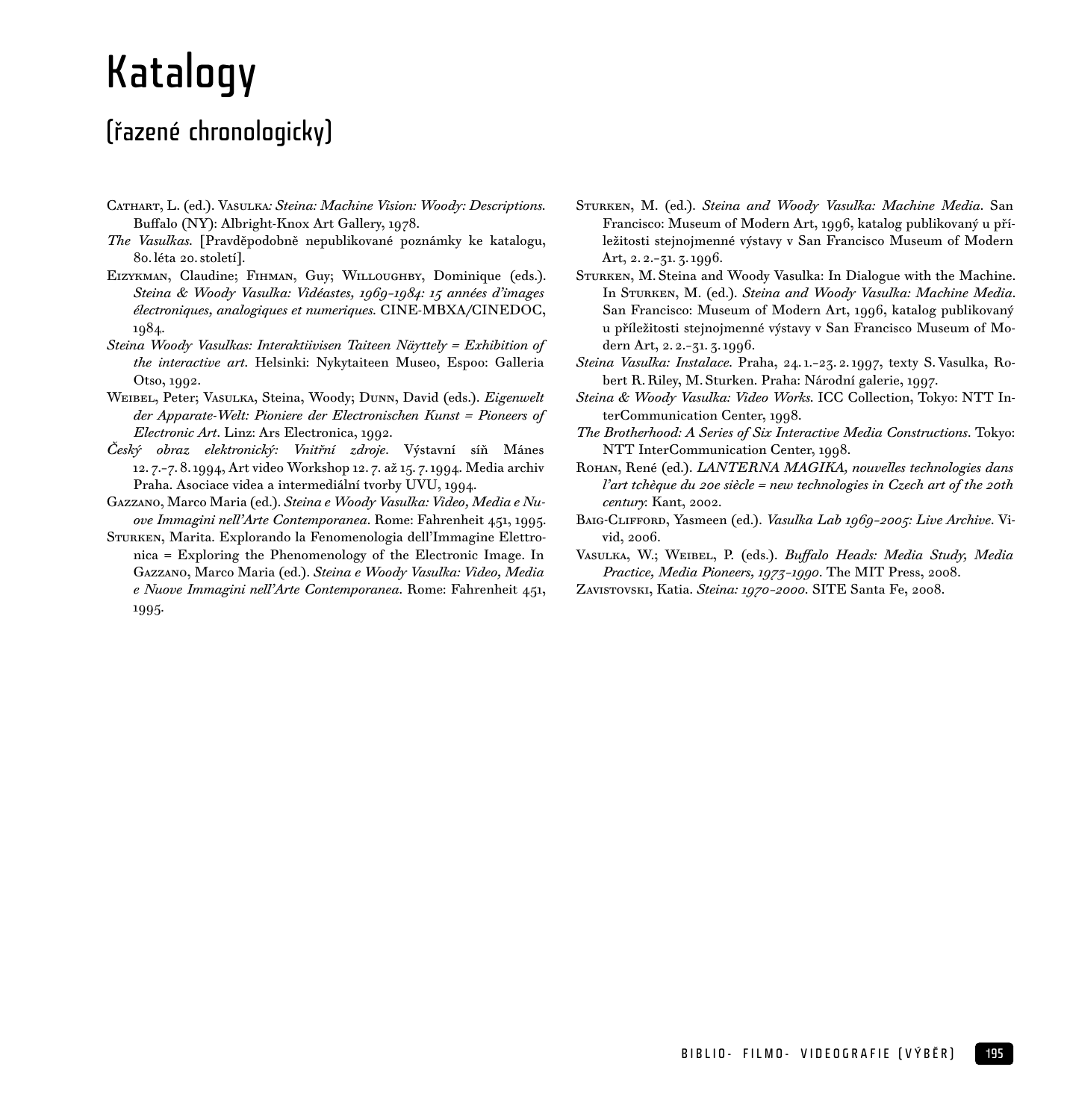### Texty Woodyho a Steiny

### (řazené chronologicky)

- Vasulka, W.; Steina. *Studios*. [Nepublikované].
- Vasulka, W.; Steina. *Early: Description of beginning of early Kitchen; 1971–1973*. [Nedatované, nepublikované].
- Vasulka, W.; Steina. *Welcome to the Kitchen (June 1971)*. [Nepublikované].
- Vasulka, W. *Frame*. [Nedatované, nepublikované].
- Vasulka, W. *Technocentric Determinism*. [Nedatované, opatřené poznámkou revised June 1993]. Publikované později pod názvem Technocentrický determinismus. *Iluminace*. 2006, roč. 18, č. 2.
- Vasulka, W. *Talk in Chicago*. [Nedatované, nepublikované].
- Vasulka, W. *The Custodian of the Process*. [Nedatované, nepublikované].
- Vasulka, W.Media Study Lectures. Přepis pěti přednášek Woodyho z Media Study, Buffalo, 1976. [verze 8/13/07]. Upravený text byl publikován pod názvem Five Lectures In Vasulka, W.; Weibel, P. (eds.). *Buffalo Heads: Media Study, Media Practice, Media Pioneers, 1973–1990*. The MIT Press, 2008.
- Vasulka, W.; Nygren, S. 1975. Didactic Video: Organizational models of the electronic image. *Afterimage*. Říjen 1975, roč. 3, č. 4.
- Vasulka, W. Time/Energy Structure of the Electronic Image. *Afterimage*. Říjen 1975, roč. 3, č. 4.
- Vasulka, W.; Schier, J.; Moxton, Tom. *The articulator manual*. [Nepublikovaný technický manuál pro Digital Image Articulator, kolem r. 1979].
- Vasulka, S. 1985. Notes on Switch! Monitor! Drift! *Field of Vision*. Jaro 1985, č. 13.
- Vasulka, S. 1985b. My Love Affair with Art: Video and Installation Work. *Leonardo*. 1995, roč. 28, č. 1.
- Vasulka, W. 1989. *The New Epistemic Space.* [Opatřeno poznámkou March, May 1989, Santa Fe, nepublikováno].
- Dunn, D.; Vasulka, W. 1990. *Digital Space: A Research Proposal*. Ars Electronica '90, Linz: Ars Electronica, 1990.
- Vasulka, Woody. 1990. The New Epistemic Space. In Hall, Doug; Fifer, Sally Jo (eds.). *Illuminating Video: An Essential Guide to Video Art*. Aperture, 1990.
- Dunn, D.; Vasulka, W. 1990. *The Theater of Hybrid Automata*. Ars Electronica '90, Linz: Ars Electronica, 1990.
- Vasulka, W. 1992. Toward a Non-Centric Narrative Space. In Gazzano, Marco Maria (ed.). *Steina e Woody Vasulka: Video, Media e Nuove Immagini nell'Arte Contemporanea*. Rome: Fahrenheit 451, 1995.
- Vasulka, W. 1996. Notes on Installations: From Printed Matter to Noncentric Space. In Sturken, M. *Steina and Woody Vasulka, Machine Media.* San Francisco Museum of Modern Art, 1996.
- Vasulka, S. 1995. Pensieri/Reflections. In Gazzano, Marco Maria (ed.). *Steina e Woody Vasulka: Video, Media e Nuove Immagini nell'Arte Contemporanea*. Katalog výstavy, Rome: Fahrenheit 451, 1995.
- Vasulka, W. 1998. A Lecture delivered at NTT InterCommunication Center, Tokyo, September 13, 1998. In Vasulka, W.; Weibel, P. (eds.). *Buffalo Heads: Media Study, Media Practice, Media Pioneers, 1973–1990*. The MIT Press, 2008.
- Vasulka, W. 2002. *Articulations in Binary Code: Recollections.* A plenary lecture by Woody Vasulka, 4. 4. 2002, New Collaborations/Electronic Intersections Conference, Alfred University.
- Vasulka, S. 2003. My love affaire with art: video and installation work. In Malloy, Judy (ed.). *Women, art, and technology*. MIT Press, 2003. Publikované také In Vasulka, W.; Weibel, P. (eds.). *Buffalo Heads: Media Study, Media Practice, Media Pioneers, 1973–1990*. The MIT Press, 2008.
- Vasulka, S. 2006. On Improvisation. *Contemporary Music Review*. Říjen 2006, roč. 25, č. 5.
- Vasulka, W. 2006a. Divadlo hybridních automatů. *Iluminace*. 2006, roč. 18, č. 2.
- Vasulka, W. 2006b. The Commission. *Iluminace*. 2006, roč. 18, č. 2.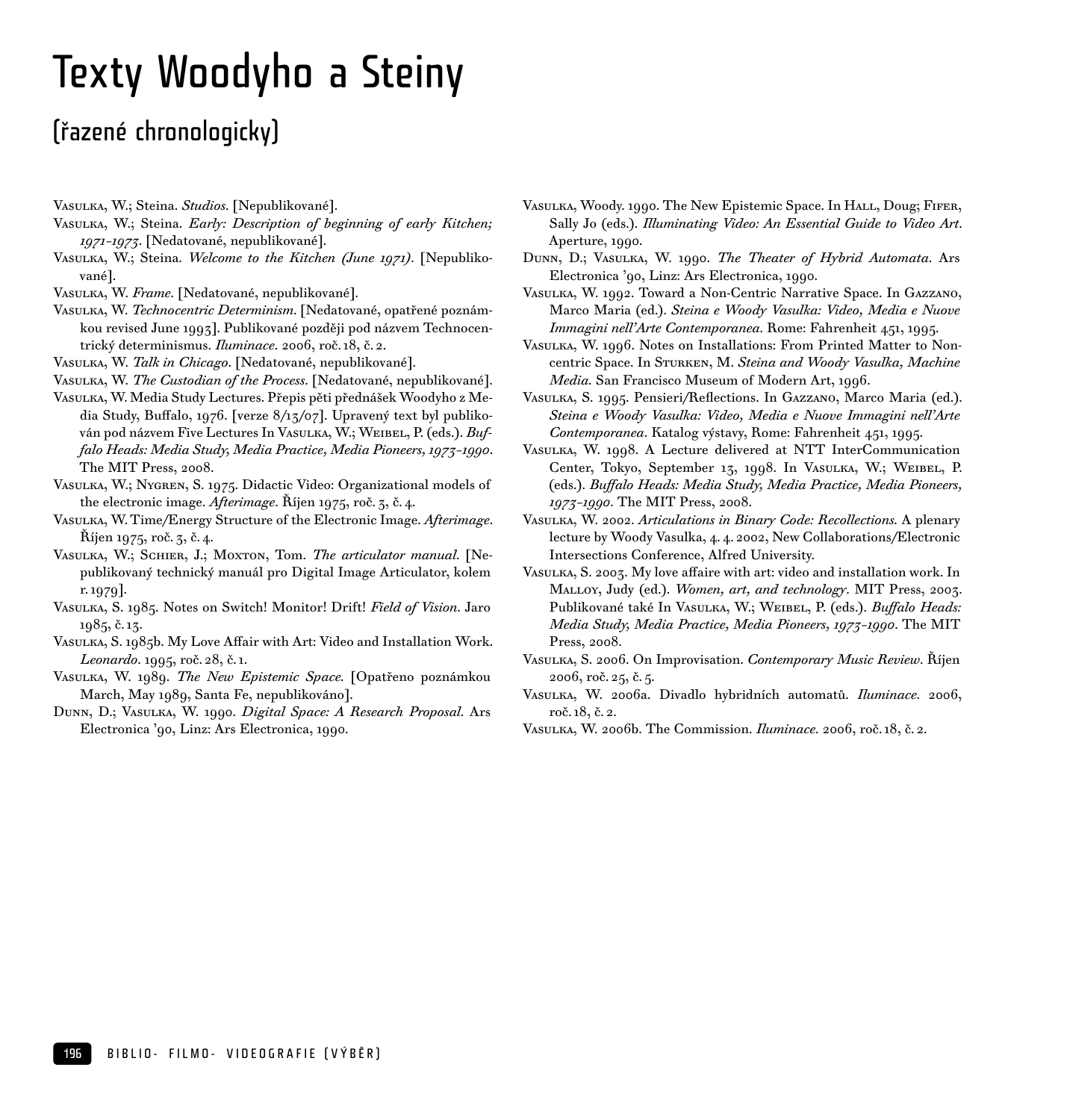### Texty teoretiků, inženýrů a umělců o Vasulkových

- Albertini, Rosanna. *Technological Rituals: Stories from the Annenberg Dialogues.* University of Southern California, Annenberg Center for Communication, 1999.
- Ashley, Robert. Beginning of a Movement. In Morrisey, L. (ed.). *The Kitchen Turns Twenty: A Retrospective Anthology*. The Kitchen, New York, 1992.
- Beck, Stephen. Image Processing and Video Synthesis. Electronic Videographic Techniques. 1975. In *Eigenwelt der Apparate-Welt: Pioniere der Electronischen Kunst = Pioneers of Electronic Art*. Linz: Ars Electronica, 1992.
- BONITO OLIVA, A. Strategie dell'Arte surgelare un Tempo Migliore (dedicato ai Vasulka) = Strategies of Art freeze the good Times of the Past (dedicated to the Vasulkas). In Gazzano, M.M. (ed.). *Steina e Woody Vasulka: Video, Media e Nuove Immagini nell'Arte Contemporanea*. Katalog výstavy, Rome: Fahrenheit 451, 1995.
- BELLOUR, R. The Images of the World. In RENOV, M.; SUDENBURG, E. *Resolutions: Contemporary Video Practices*. University of Minnesota Press, 1995.
- Dolanová, Lenka. Co to tam vařili? Kuchaři, jejich Kitchen a chuť čerstvého videa. *Iluminace*. 2006, roč. 18, č. 2.
- Dolanová, L. (ed.). *Virtuální houbaření* [DVD]. Praha: Národní filmový archiv, 2006.
- Furlong, Lucinda. State of the Art Scan: The Ithaca Video Festival. *Afterimage*. 1982, Visual Studies Workshop, Rochester.
- Furlong, L. Notes Toward a History of Image-Processed Video: Steina and Woody Vasulka. *Afterimage*. 1984, roč. 11, č. 5.
- Furlong, L. Tracking Video Art: 'Image Processing' as a Genre. *Art Journal*. Podzim 1985, roč. 45.
- Gagnon, Jean. A demo tape on how to play the violin. *Art Journal*. Podzim 2006, roč. 65, č. 3.
- Gill, J. *Video State of the Art.*. Brown University, 1976. Dizertační práce (PhD.). [Publikováno: New York: The Rockefeller Foundation, 1976].
- Hagen, Ch. Breaking the Box: The Electronic Operas of Robert Ashley and Woody Vasulka. *Artforum*. Březen 1985, roč. 23, č. 7.
- Haller, Robert A. *Crossroads: Avant-Garde Film in Pittsburgh in the 1970s.* Anthology Film Archives, 2005.
- Haller, R. A. *Galaxy: Avant-Garde Film-Makers Look Across Space and Time = Des Cinéastes D'Avant-Garde Regardent À Travers L'Espace et le Temps.* Katalog, 4.–7. 9. 2001, Anthology Film Archives, 2001.
- Haller, R. Steina and Woody Vasulka. In Shaw, J.; Weibel, P. (eds.). *Future Cinema: The Cinematographic Imagery after Film*. Cambridge (Mass): MIT Press, 2003.
- Hill, Ch. (ed.). *Rewind: Video Art and Alternative Media in the United States 1968–1980*. Video Data Bank, The Art Institute of Chicago, 1998.
- Janeček, Vít. A my jsme byli modernisti: Moravské a české počátky Woodyho Vasulky. *Iluminace*. 2006, roč. 18, č. 2.
- Miller Hocking, S. 1976. *Two Texts Concerning Portable Video.* 1992. [online]. [cit. 21. 6. 2011]. Dostupné na <http://www. experimentaltvcenter.org/history/tools/ttext.php3?id=20&page=1>.
- Miller Hocking, S. 1983. Electronic Video Image Processing: Notes Towards a Definition. *exposure: New Technology*. 1983, roč. 21, č. 1.
- Minkowsky, J. Some Notes on Vasulka Video, 1973–1974. Text programových poznámek, napsaný pro putovní výstavu videopásek roku 1978. V češtině publikován In *Iluminace*. 2006, roč. 18, č. 2.
- O'Grady, G. 1982. State University of New York at Buffalo Center for Media Study. In Vasulka, W.; Weibel, P. (eds.). *Buffalo Heads: Media Study, Media Practice, Media Pioneers, 1973–1990*. The MIT Press, 2008.
- O'Grady, G. 1990. Hallelujah For Prague: An American Orbis Picta. In Černý, O.; O'Grady, G. (eds.). *The Banned and the Beautiful: A Survey of Czech Filmmaking, 1963–1990*. The Public Theatre, New York, June 15 – July 5, 1990.
- O'Grady, G. 1996. The Historic Role of Czechs in the International Media Arts. In Hlaváček, L.; Smolíková, M. (eds.). *Orbis Fictus: New Media in Contemporary Arts*. Katalog výstavy. Soros Center for Contemporary Arts, Prague, 1996.
- O'Grady, G. 2006. Sférické poznání Woodyho Vasulky: Od dírkové kamery k otvorům v pinballu. Překlad Ivan Vomáčka. *Iluminace*. 2006, roč. 18, č. 2.
- Pilař, Radek. Steina a Woody Vasulka objevitelé nových světů. *Video revue*. 1993, roč. 2, č. 2.
- PORTIS, Ben. *The Vasulkas and The Kitchen*. [Nepublikované].
- Portis, B. *Essay on The Kitchen*, leden 1992. [online] [cit. 21. 6. 2011]. Přístupné na <http://www.experimentaltvcenter.org/history/groups/ gtext.php3?id=92#Essay\_on\_The\_Kitchen>.
- Scott, Andrea K. *From Dematerialized to Rematerialized: The Kitchen's Media Preservation Program*. National Alliance for Media Arts & Culture: A Closer Look, 2002.
- Schier, Jeffrey. *The Vasulka Imaging System*. Buffalo. [Datováno 7. 3. 1978, nepublikováno].
- Spielmann, Yvonne. *Video and Computer: The Aesthetics of Steina and Woody Vasulka* [online]. [cit. 21. 6. 2011]. Dostupné na <http://www. fondation-langlois.org/html/e/page.php?NumPage=461>. V češtině vyšel úryvek pod názvem Video a počítač: Estetika Steiny a Woodyho Vasulkových. Překlad J. Kučera. *Iluminace*. 2006, roč. 18, č. 2.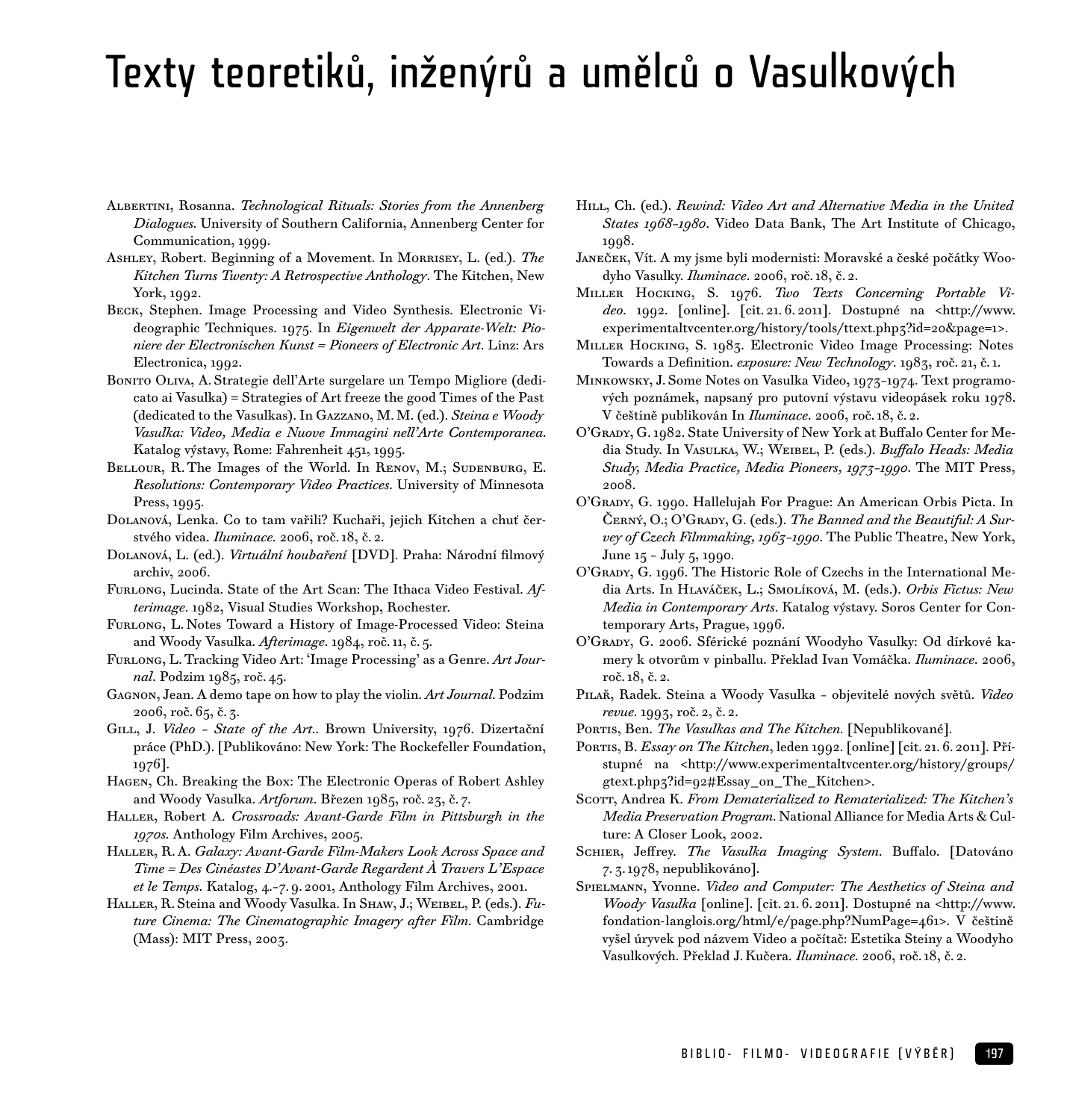- Stern, Gerd. Support of Television Arts by Public Funding: The New York State Council on the Arts. In Davis, Douglas; Simmons, Allison (eds.). *The New Television: A Public/Private Art*. MIT Press, 1978.
- Sturken, M. TV as a Creative Medium: Howard Wise and Video Art. *Afterimage*. 1984, roč. 11, č. 10.
- TURIM, M. 1996. The Image of Video in Art. In RENOV, M.; SUDERBURG, E. (eds.). *Resolutions: contemporary video practices*. Minneapolis (MN): University of Minnesota Press, 1996.
- Turim, M.; Nygren, S. Číst nástroje, psát obraz. *Iluminace*. 2006, roč. 18, č. 2.
- Vanderbeek, Stan. Culture Intercom, A Proposal and Manifesto. *Film Culture.* 1966, č. 40.
- Vojtěchovský, Miloš. *Woody Vasulka.* [Nepublikované].
- Weibel, P. Steina und Woody Vasulka: Meister des Codes. In ZKM / Center for Art and Media Karlsruhe and Siemens Kulturprogramm. Siemens-Medienkunstpreis 1995, ZKM Karlsruhe, 1995. Italský a anglický překlad Maestri del Codice = Masters of the Code. In Gazzano, M.M. (ed.). *Steina e Woody Vasulka: Video, Media e Nuove Immagini nell'Arte Contemporanea*. Katalog výstavy, Rome: Fahrenheit 451, 1995.
- Weibel, P. Vládci kódů. *Iluminace*. 2006, roč. 18, č. 2.
- Wiss, G.; Sumner, M. Articulate Tinkerers: Steina and Woody Vasulka. *Crosswinds.* Listopad 1992.
- YALKUT, Jud. 1969. TV as a Creative Medium at Howard Wise Gallery. *Arts Magazine*. Září-říjen 1969.
- Yalkut, J. *Open Circuits: The New Video Abstractionists: The Kitchen: An Image and Sound Laboratory: A Rap with Woody and Steina Vasulka, Shridhar Bapat and Dimitri Devyatkin.* [Nepublikované, 70. léta].
- Yalkut, J. 1973. *Woody and Steina Vasulka: The Vocabulary of Electronic Image*. 1973. [Nepublikované].
- Yalkut, J. 1984. *Electronic Zen: The Alternative Video Generation*. 1984. [Nepublikované. ]
- YOUNGBLOOD, Gene. 1989. Cinema and the Code. In RESCH, M.; GRANT--Ryan, P. (eds.). *Computer Art in Context: SIGGRAPH 89*. Katalog výstavy, supplement issue of Leonardo, 1989. Otištěné In Youngblood, G. Cinema and the Code = II cinema e l'immagine numerica. In Gazzano, M.M. (ed.). *Steina e Woody Vasulka: Video, Media e Nuove Immagini nell'Arte Contemporanea*. Katalog výstavy, Fahrenheit 451, Rome, 1995; Schaw, J.; Weibel, P. (eds.). *Future Cinema: The Cinematic Imagery after Film*. Cambridge (Mass): The MIT Press, 2003.
- Youngblood, G. 1992. *Video by Steina and Woody Vasulka*. Výstavní brožura. Denver: Denver Art Museum, 1992.
- Youngblood, G. 1995. *Steina Vasulka: The Electronic Sublime*. Výstavní brožura. Santa Fe (NM): Center for Contemporary Arts, 1995.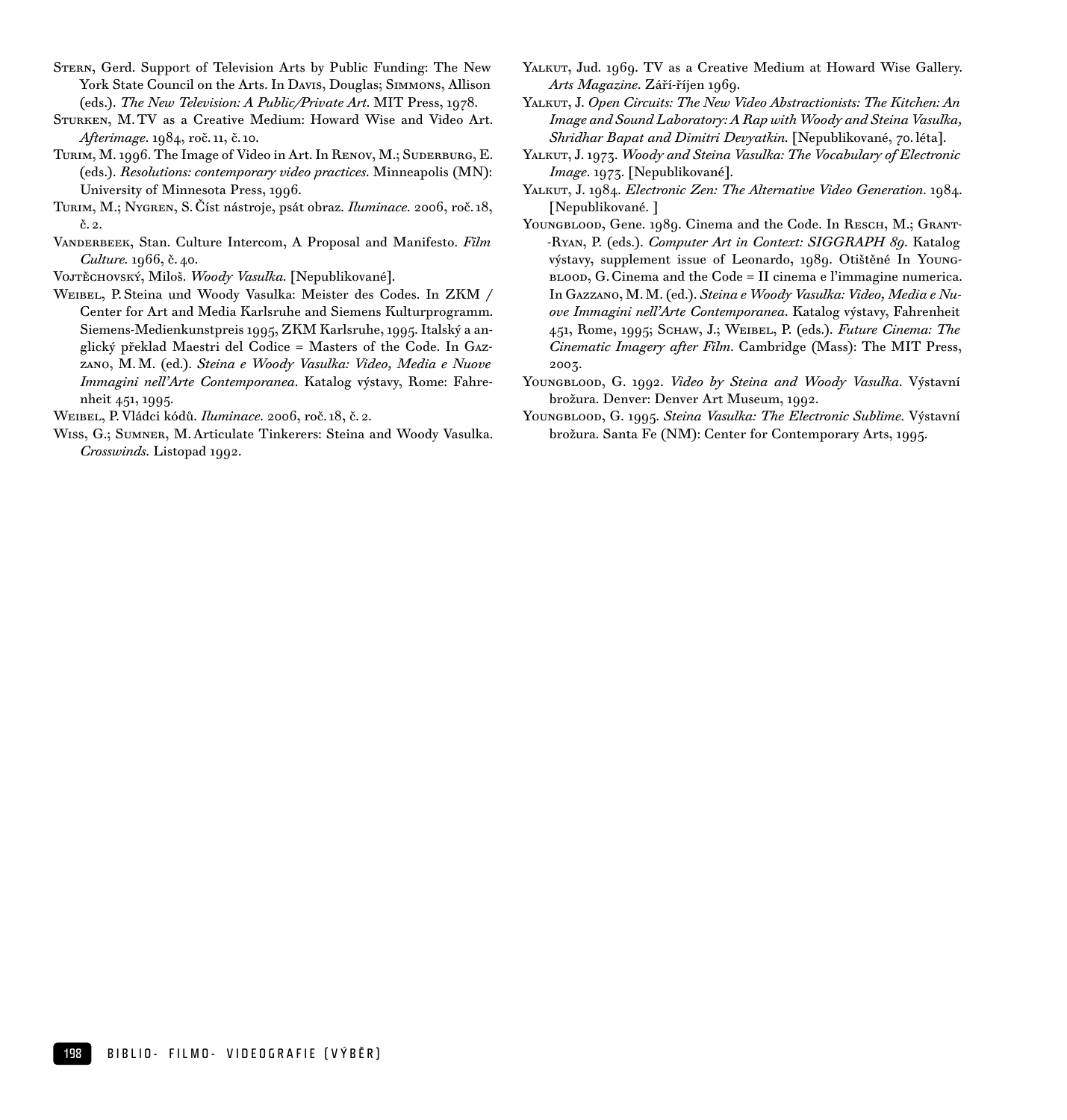### Rozhovory s Vasulkovými

- *2nd hour Woody and Steina / Interview.* [anonymní tazatel M, opatřené poznámkou in Santa Fe?, strojopis, nedatováno].
- Ausubel, Ken. Woody Vasulka: Experimenting With Visual Alternatives. *News & Review*, 11. 5. 1983.
- Blažíček, Martin. Sitney-Vasulka: Obraz videa je tak nepříjemně čistý. *Cinepur*. 2009, roč. 17, č. 61.
- *Confidential*. Rozhovor Steiny s Danem D. [?], 17. 4. 2001. [Nepublikované].
- *Conversation between Woody and Steina Vasulka, Don Foresta and Christiane Carlut*. (December 5) 1992, Paris. [Nepublikováno].
- Connor, Russ. *Interview with Woody and Steina Vasulka*. [Nepublikované]. Existují další verze rozhovor(ů) s R. Connorem: *Russ Connor Interview*. June 29, 1977. [Nepublikované]; *Russ Connor Interview with Woody Vasulka and Steina Vasulka*. New York State Council for the Arts; pro program WNET. [Nedatováno, nepublikované].
- Hagen, Ch.; Vasulka, W. A Syntax of Binary Images: An Interview with Woody Vasulka. *Afterimage*. Léto 1978, roč. 6, č. 1 & 2. Publikované v češtině pod názvem Syntax binárních obrazů: Woody Vasulka – Charles Hagen. *Iluminace*. 2006, roč. 18, č. 2.
- HILL, Chris. Interview with Woody Vasulka. The Squealer. Jaro 1995, Squeaky Wheel's Media Art Journal. Publikované také In Vasulka, W.; Weibel, P. (eds.). *Buffalo Heads: Media Study, Media Practice, Media Pioneers, 1973–1990*. The MIT Press, 2008.
- Huhtamo, Erkki. An Interview with Woody Vasulka at his Santa Fe, N.M. Studio, March 2, 1998. In CHRIST, Ronald (ed.). *Woody Vasulka: The Brotherhood: A Series of Six Interactive Media Constructions*. Tokyo: NTT InterCommunication Center, 1998. V češtině pub-

likováno pod názvem Rozhovor s Woodym Vasulkou. Překlad Jakub Kučera. 2. března 1998, v jeho ateliéru v Santa Fe v Novém Mexiku. *Iluminace*. 2006, roč. 18, č. 2.

- *Interviews with Jon*. 24. 7. 1977. [Strojopis].
- Reilly, John. A Conversation with Woody and John Reilly. *The East Village Other*. Říjen 27, 1970, roč. 5, č. 48.
- Sumner, Melody. *Installations & Matrixes: Steina Vasulka Interviewed by Melody Sumner.* Prosinec 1992, Santa Fe (New Mexico). [Nepublikované].
- Sumner-Carnahan, M. *Interview with Woody Vasulka*. August 29, 1995, Santa Fe (New Mexico). [Nepublikované].
- Vasulka, W.; Steina; Burris, J.; Polidori, R.; Sutcliffe, J. *Conversation*. Nahráno 16. 10. 1977. [Nepublikované].
- Vencálek, Ladislav. Potřebujeme umění, abychom neuvízli v pasti současného digitálního světa: Rozhovor s Woodym Vasulkou. *Svobodné slovo*. 1995, roč. 87, č. 132.
- Virtuální houbaření Steiny a Woodyho Vasulkových. *Film a doba*. 2006, roč. 52, č. 4, Praha: Orbis.
- Yalkut, Jud. *Part Three: Open Circuits: The New Video Abstractionists: The KITCHEN: An Image and Sound Laboratory: A Rap with Woody and Steina Vasulka, Shridhar Bapat and Dmitri Devyatkin*. 1973. [online]. [cit. 21. 6. 2011]. Přístupné na <http://vasulka.org/ Kitchen/K\_Essays.html>.
- Youngblood, Gene. Interview with the Vasulkas. [počátek 80. let]. In VAsulka, W.; Weibel, P. (eds.). *Buffalo Heads: Media Study, Media Practice, Media Pioneers, 1973–1990*. The MIT Press, 2008.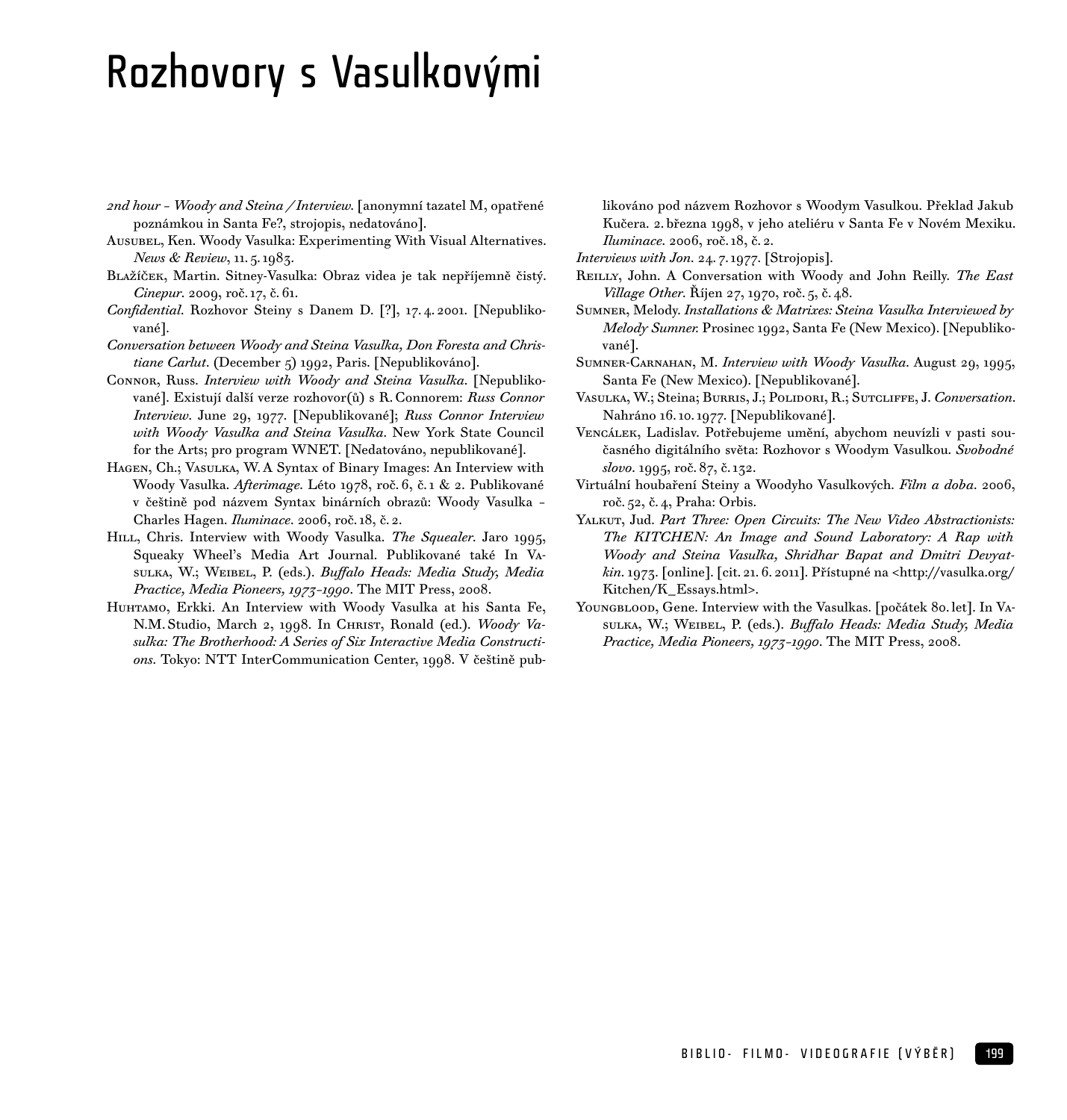### Další literatura

- *Akce slovo pohyb prostor*. Katalog výstavy. Galerie hlavního města Prahy, 1999.
- Amos, Martyn. *Na úsvitu živých strojů*. Mladá Fronta, 2007.
- BELLOUR, Raymond. The Double Helix. In DRUCKREY Timothy (ed.). *Electronic Culture: Technology and Visual Representation*. Aperture, 1996.
- Bergson, Henri. *Čas a svoboda: O bezprostředních datech vědomí*. FILO-SOFIA, 1994.
- Bergson, Henri. *Myšlení a pohyb*. Mladá Fronta, 2003.
- Bijvoet, Marga. *Art as Inquiry: Toward New Collaborations Between Art & Science.* Oxford: Peter Lang, 1997.
- Bioy Casares, Adolfo. *Morelův vynález*. Julius Zirkus, 2002.
- BOHM, David; HILEY, B.J. The Undivided Universe: An ontological inter*pretation of quantum theory*. Routledge, 1993.
- Brockman, John. *Třetí kultura: Za hranice vědecké revoluce.* Academia, 2008.
- Capra, Fritjof. *The Web of Life*. Anchor Books, 1997.
- Coveney, P.; Highfield, R. *Frontiers of Complexity: The Search for Order in a Chaotic World.* Fawcett Columbine, 2005.
- Cramer, Florian. *Words Made Flesh: Code, Culture, Imagination*. Piet Zwart Institute, 2005.
- Crespy, David A. *Off-Off Broadway Explosion: How Provocative Playwrights of the 1960s Ignited a New American Theater*. Back Stage Books, 2003.
- Crutchfield, James P. Space-Time Dynamics in Video Feedback. *Physica*. 1984.
- Čapek, Karel. *R. U. R. (Rossum's Universal Robots): Kolektivní drama o vstupní komedii a 3 aktech*. Štorch-Marien, 1920.
- Deleuze, Gilles. *Film 2: Obraz-čas*. Národní filmový archiv, 2006.
- Dennet, Daniel C. *Consciousness Explained*. Penguin Books, 1993.
- Derrida, Jacques. *Archive Fever*. The University of Chicago Press, 1996.
- Doane, Mary Ann. *The Emergence of Cinematic Time: Modernity, Contingency, the Archive.* Harvard University Press, 2002.
- Druckrey, T. (ed.). *Electronic Culture: Technology and Visual Representation*. New York, 1996.
- Eco, Umberto. *Meze interpretace.* Nakladatelství Karolinum, 2005.
- Flaxman, Gregory (ed.). *The Brain Is the Screen: Deleuze and the Philosophy of Cinema*. University of Minnesota Press, 2000.
- Flusser, Vilém. *Do univerza technických obrazů*. OSVU, 2002.
- Flusser, V. *Za filozofii fotografie*. Hynek, 1994.
- Foucault, Michel. *Dohlížet a trestat: Kniha o zrodu vězení*. Dauphin, 2000.
- Frampton, Hollis. *Withering Away of the State of the Art.* 1974.
- Geertz, Clifford. *Local Knowledge: Further Essays in Interpretive Anthropology*. Basic Books, 1985.
- Gell-Man, Murray. *The Quark and the Jaguar: Adventures in the Simple and the Complex*. Owl Books, 2002.
- GOFFMAN, Erving. Frame Analysis: An Essay on the Organization of Ex*perience.* Peregrine Books, 1975.
- Grau, Oliver. *Virtual Art: From Illusion to Immersion.* The MIT Press, 2003.
- Hankins, Thomas L.; Silverman, Robert J. *Instruments and the Imagination.* Princeton University Press, 2005.
- Heidegger, Martin. *Věda, technika a zamyšlení*. Oikoymenh, 2004.
- Joseph, Branden W. *Beyond the Dream Syndicate: Tony Conrad and the Arts after Cage*. Zone Books, 2008.
- Julesz, Béla. *Foundations of Cyclopean Perception*. University of Chicago Press, 1971.
- Kristeva, Julia. *Strangers to Ourselves*. Columbia University Press, 1991.
- Lacan, Jacques. *The Four Fundamental Concepts of Psycho-Analysis*. Ed. by Jacques-Allain Miller. W.W. Norton & Co., 1978.
- *Milan Grygar: image and sound*. Collection of Modern and Contemporary Art The National Gallery in Prague. Katalog výstavy, 14. 9.–28. 11. 1999. Gema Art Gallery, 1999.
- Maturana, Humberto R.; Varela, Francisco J. *Autopoiesis and Cognition: The realisation of the living*. D. Reidel, 1980.
- Mcluhan, M. *Understanding Media*: *The Extensions of Man*. The MIT Press, 1004.
- Nichols, Bill (ed.). *Maya Deren and the American Avant-Garde.* University of California Press, 2001.
- Parfait, Françoise. *Video: Un Art Contemporain.* Editions du Regard, 2001.
- Pinch, Trevor; Trocco, Frank. *Analog Days: The Invention and Impact of the Moog Synthesizer*. Harvard University Press, 2002.
- Rees, A. L. *A History of Experimental Film and Video.* bfi Publishing, 2000.
- Rees, Tobias; Rabinow, Paul; Marcus, Georg E. *Designs for an Anthropology of The Contemporary*. Duke University Press, 2008.
- Renan, Sheldon. *An Introduction to the American Underground Film.* E. P. Dutton, 1967.
- Roszak, Theodore. *The Making of a Counter Culture.* Anchor Books, 1969.
- Schilling, Alfons. *ICH/AUGE/WELT THE ART OF VISION*. Springer-Verlag, 1997.
- Sitney, P. Adams. *Visionary Film: The American Avant-Garde 1943–1978.* Oxford University Press, 1979.
- Taylor, Marvin J. (ed.). *The Downtown Book: The New York Art Scene 1974–1984*. Princeton University Press, 2006.
- Tomkins, Calvin. *The Bride and the Bachelors: Five Masters of the Avant- -Garde.* Penguin Books, 1968.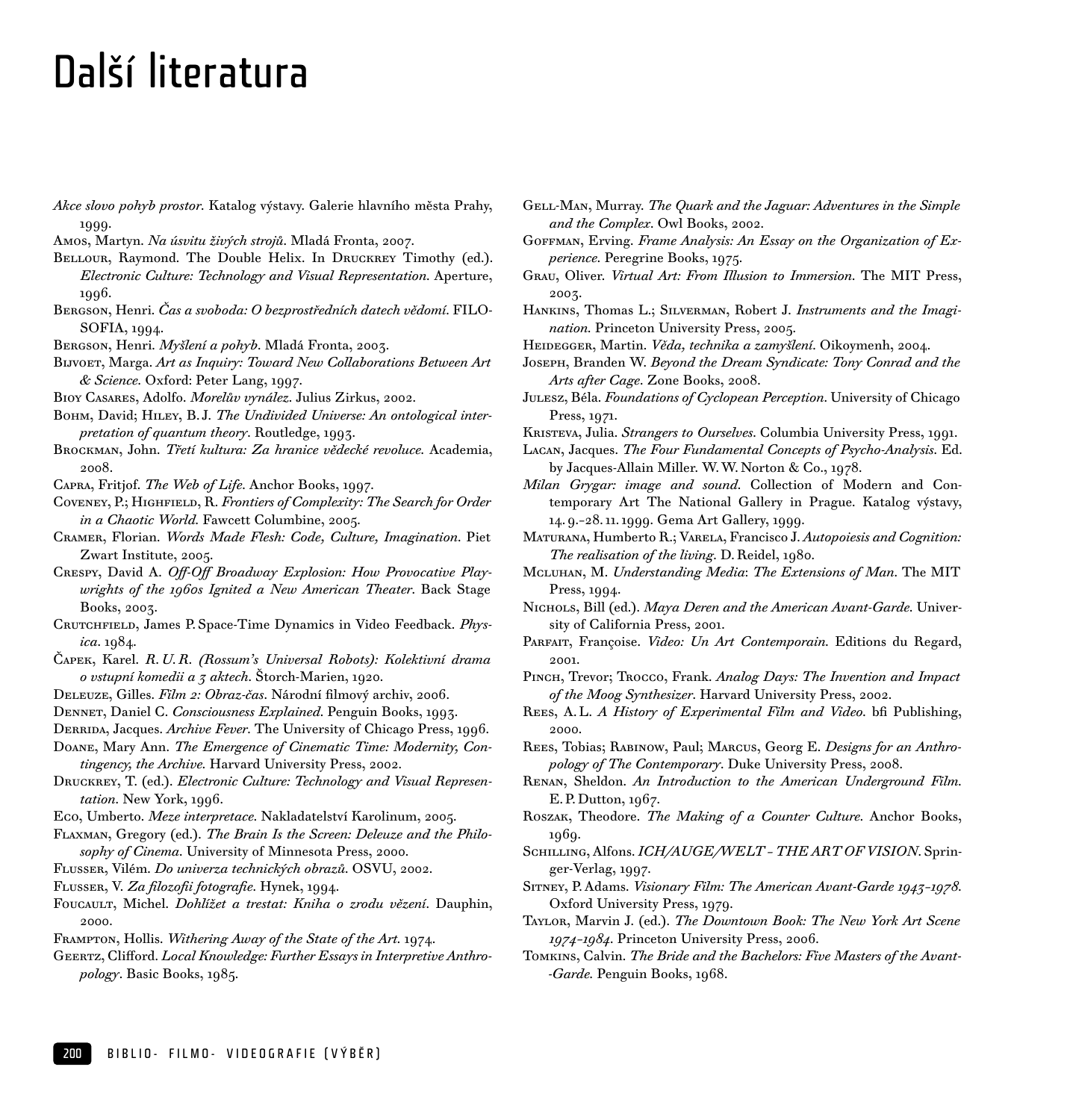Veil, Mark. *Vintage Synthesizers: Pioneering Designers: Groundbreaking Instruments: Collecting Tips: Mutants of Technology*. Miller Freeman Books, 2000.

Yates, Frances A. *The Art of Memory*. University of Chicago Press, 1966.

Youngblood, Gene. *Expanded Cinema*. E. P. Dutton, 1970.

- Yuill, Simon. *All Problems of Notation will be Solved by the Masses*. 2008. [online]. [cit. 2009–17–09]. Přístupné na <http://www.metamute.org/ en/All-Problems-of-Notation-Will-be-Solved-by-the-Masses>.
- Zemánek, Jiří. *Zdeněk Pešánek 1896–1965*. Katalog Národní galerie v Praze, 1996–1997.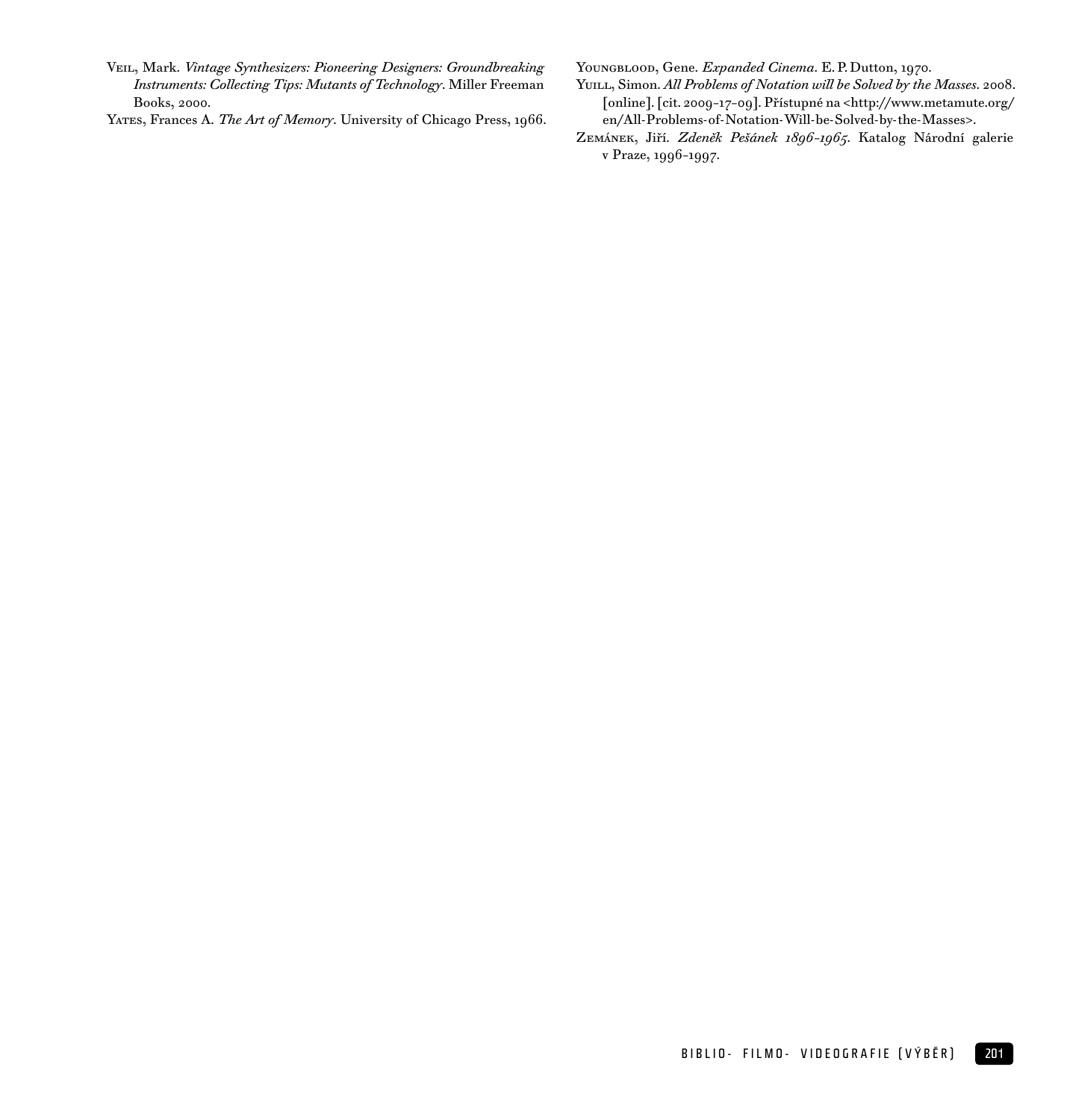# Filmo- a videografie

### (výběr)

#### **Rané filmy Woodyho Vasulky**

*Zdymadla* (1960, němý, 16mm, 10 min., nezachovalo se) *Ve dvě odpoledne* (1961, zvuk, 35mm, 16 min.) *Záchytná stanice* (1963, zvuk, 35mm, 7 min.) *Předměstí* (1964, zvuk, 35mm, 11 min.) *U pana Čapka* (1964, zvuk, 35mm, 6 min.) *Odjezd branců* (1962, zvuk, 35mm, 6 min.) *Velrybářská stanice* (1964, zvuk, 35mm, 10 min.) *Sezóna v Seydisfjordu* (1964, zvuk, 35mm, 12 min.) *Aimless People* (filmová instalace, 3–5 pláten, zvuk, 16mm, 4 min., 1968) *Peril in Orbit* (filmová instalace, 3 plátna, zvuk, 16mm, 4 min., 1968) *Three Documentaries* (filmová instalace, 3 plátna, ?) *A Meeting/Greeting* (nerealizovaný návrh instalace-performance, 1967)

#### **Dokumenty o Vasulkových a videorozhovory**

*Russ Connor in Conversation with The Vasulkas* (1978, 22 min.) *About Video and the Arts* (Rene Coelho, MonteVideo, Oct. 31, 1985, 27 min.) *42 Miles from Big Brother* (Peter Rubin, 1987, 35 min.)

*Binary Lives* (Peter Kirby, 1997, 43 min.)

**Videodíla** (chronologicky, autoři jsou Vasulkovi nebo – pokud je uvedeno – jeden z nich) *Calligrams* (březen 1970, 3:30 min., čb, zvuk) *Decay #1* (říjen 1970, 1:57 min., barva, zvuk) *Decay #2* (1970, 1:11 min., barva, zvuk) *Discs* (březen 1970, 5:24 min., čb, zvuk) *Evolution* (1970, 16 min., čb, zvuk) *Sketches* (1970, 24:14 min., čb, zvuk) *The Jackie Curtis' First Television Special* (1970, 45 min., čb, zvuk) *Tissues* (říjen 1970, 1:31 min., čb, zvuk) *Violin Power* (1970–78, 10:04 min., čb, zvuk) *Black Sunrise* (březen 1971, 21:08 min., čb, zvuk) *Participation 1969–1971* (1971, 62:30 min., čb, zvuk) *Distant Activities* (květen 1972, 6 min., barva, zvuk) *Soundprints* (srpen 1972, smyčka, čb, zvuk) *Spaces II* (srpen 1972, 7:50 min., čb, zvuk) *Golden Voyage* (duben 1973, 14:12 min., barva, zvuk) *Home* (leden 1973, 16:47 min., barva, zvuk) *Vocabulary* (Woody, duben 1973, 4:17 min., barva, zvuk) *1–2-3–4* (březen 1974, 7:46 min., barva, zvuk) *C-Trend* (Woody, říjen 1974, 9:03 min., barva, zvuk) *Explanation* (Woody, 1974, 11:45 min., barva, zvuk) *Grazing* (Woody 1974–76, zvuk Brian O'Reilly 2006, 8:18 min., čb, zvuk) *Heraldic View* (1974, 4:21 min., barva, zvuk)

*Noisefields* (leden 1974, 12:05 min., barva, zvuk) *Reminiscence* (Woody, srpen 1974, 4:48 min., barva, zvuk) *Solo for 3* (duben 1974, 4:15 min., barva, zvuk) *Soundgated Images* (léto 1974, 9:22 min., barva, zvuk) *Soundsize* (září 1974, 4:40 min., barva, zvuk) *Telč* (srpen 1974, 5:10 min., barva, zvuk) *The Matter* (Woody, prosinec 1974, 3:56 min., barva, zvuk) *From Cheektowaga to Tonawanda* (Steina, červen 1975, 36 min., barva, zvuk) *Land of Timoteus* (Steina, 1975, 15 min., čb, zvuk) *Orbital Obsessions* (Steina, 1975–77, upravené 1988, 24:25 min., čb, zvuk) *No. 25* (Woody, 1976, 5:30 min., čb, zvuk) *Flux* (Steina, November 1977, 7:25 min., čb, zvuk) *Violin Power* (Steina, 1970–78, 10:04 min., čb, zvuk) *Bad* (Steina, prosinec 1979, 2:14 min., barva, zvuk) *Artifacts* (Woody, 1980, 21:20 min., čb a barva, zvuk) *Cantaloup* (Steina + Jeffrey Schier a Woody, 1980, 27:54 min., čb a barva, zvuk) *Selected Treecuts* (Steina, březen 1980, 8:11 min., barva, zvuk) *Urban Episodes* (Steina, červen 1980, 8:50 min., barva, zvuk) *In Search of the Castle* (únor 1981, 9:29 min., barva, zvuk) *Progeny* (spolupráce Bradford Smith, 1981, 18:28 min., barva, zvuk) *Summer Salt (Steina,* 1982, 18:48 min., barva, zvuk) *The Commission* (Woody, 1983, 44:55 min., barva, zvuk) *Voice Windows* (Steina, ve spolupráci s Joan La Barbarou, 1986, 8:10 min., barva, zvuk) *Art of Memory* (Woody, 1987, 36:34 min., barva, zvuk) *Lilith* (Steina, ve spolupráci s Doris Crossovou, 1987, 9:12 min., barva, zvuk) *Orka* (Steina, 1995, 16 min., barva, zvuk) *Pyroglyphs* (Steina, 1995, 27:20 min., barva, zvuk) *Warp* (Steina, 2000, 4:30 min., barva, zvuk)

**Instalace** (chronologicky, s označením autorů) *Matrix II* (Vasulkovi, 1970–72) *Machine Vision* (Steina, 1978, elektro-opto-mechanické prostředí) *Allvision* (Steina, 1976–83, elektro-opto-mechanické prostředí) *The West* (Steina, zvuk Woody, 1983, instalace, dva kanály video, čtyři kanály zvuk, 30 minut) *Geomania* (Steina, 1987, dvoukanálové video, čtyřkanálový zvuk, video

matrix, 15minutová smyčka) *The Brotherhood* (Woody, 1989–, série šesti interaktivních robotických instalací)

*Borealis* (Steina, 1993, promítané video prostředí, dva video, čtyři zvukové kanály, 10 min., smyčka)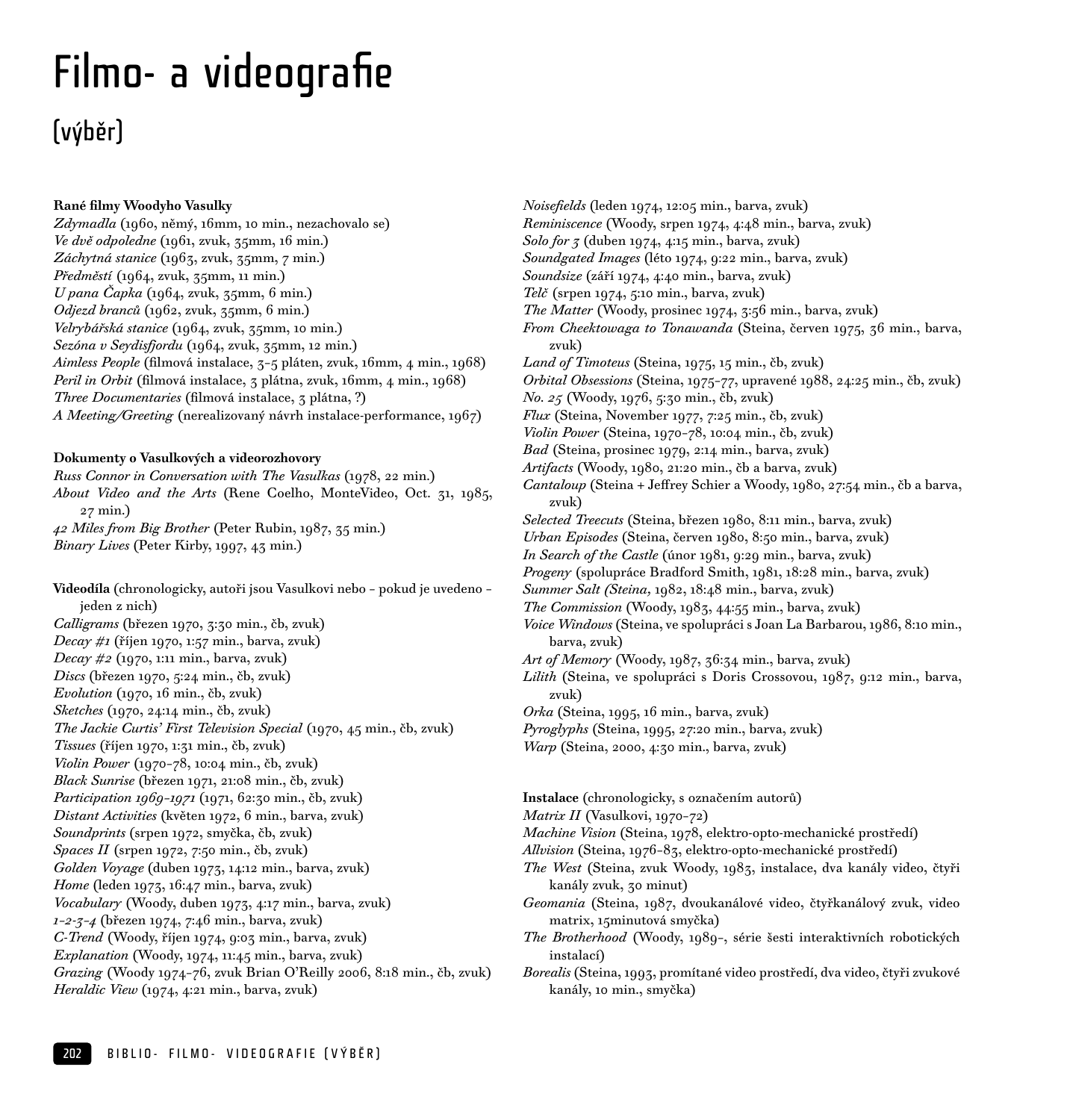*Pyroglyphs* (Steina, 1995, 15 či 18 monitorů v kruhu, jeden video, dva audio

*Lava & Moss* (Steina, 2000, promítané video prostředí) *... Of the North* (Steina, 2001, video matrix) *Bent Scans* (Steina, 2002, živé interaktivní prostředí)

zdroje, 27:20 min., barva, zvuk – smyčka) *Orka* (Steina, 1997, tříkanálové video prostředí) *Cascades* (Steina, 2000, promítané video prostředí)

*Mynd* (Steina, 2000, promítané video prostředí)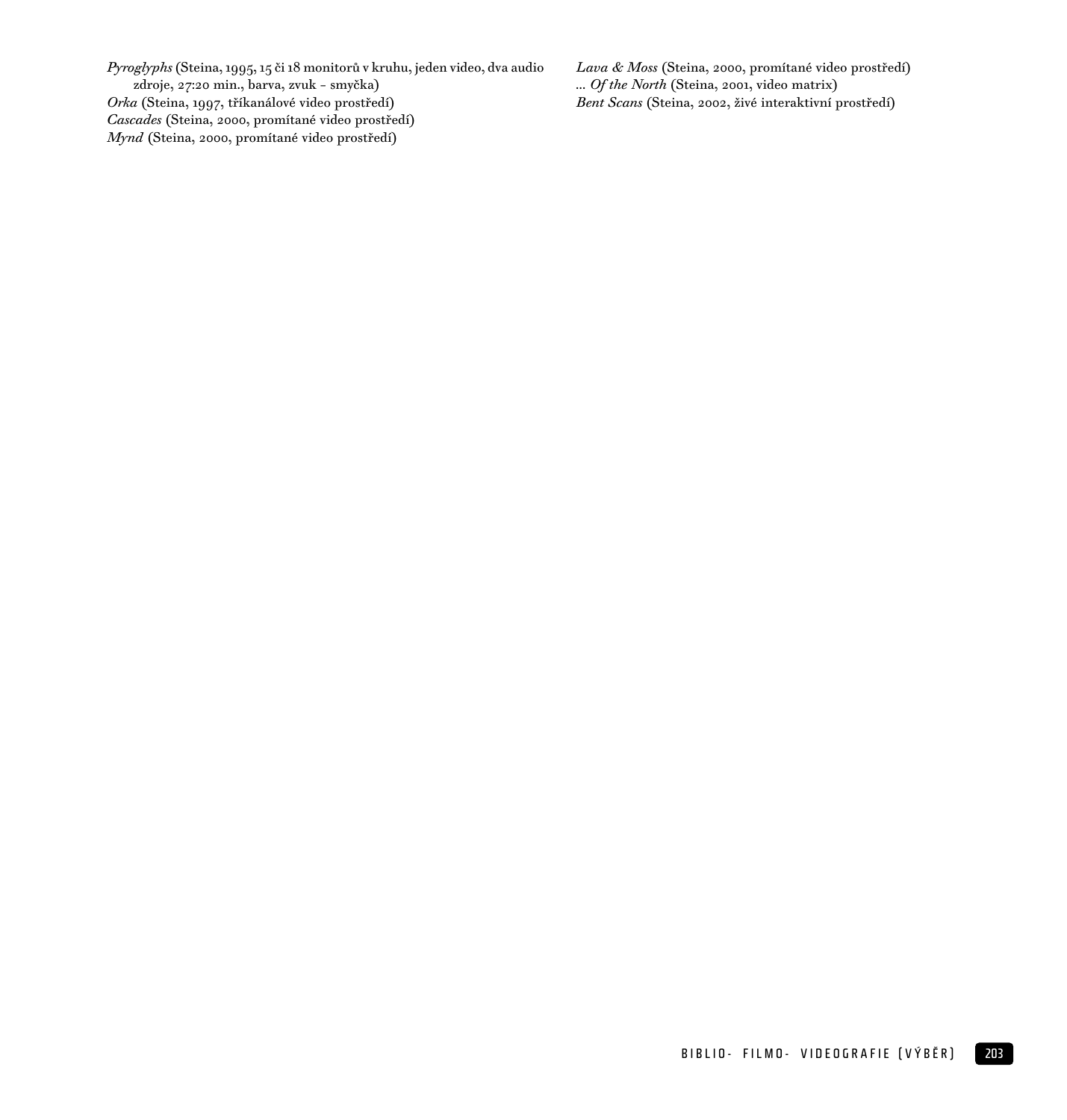## Autoři fotografií

archiv rodiny Vašulkových 45, 46, 48

archiv Vasulkových 9, 10, 13, 15, 24, 26, 27, 3032, 34, 37, 38, 40, 41, 4648, 5155, 5759, 62, 6769, 7274, 83, 86, 90, 91, 97, 99, 104, 107, 108, 114120, 122, 123, 125, 128130, 134, 137, 138, 141, 146, 149151, 153155, 158, 161, 163, 164, 168, 170, 173, 175, 176, 183, 185, 191 Cook, Mariannah 180

Dolanová, Lenka 11

Herald, N. Z. 167

Jepson, Warner 2023

Kobel, Cynthia 152 Noble, Kevin 181 Philip, M. 14, 48 Schlesinger, Jennifer F. 169 turista 156 Vasulka, Woody 47, 49, 85, 157 Veeder, Jane 85, 124 Welsh, Dan 158, 159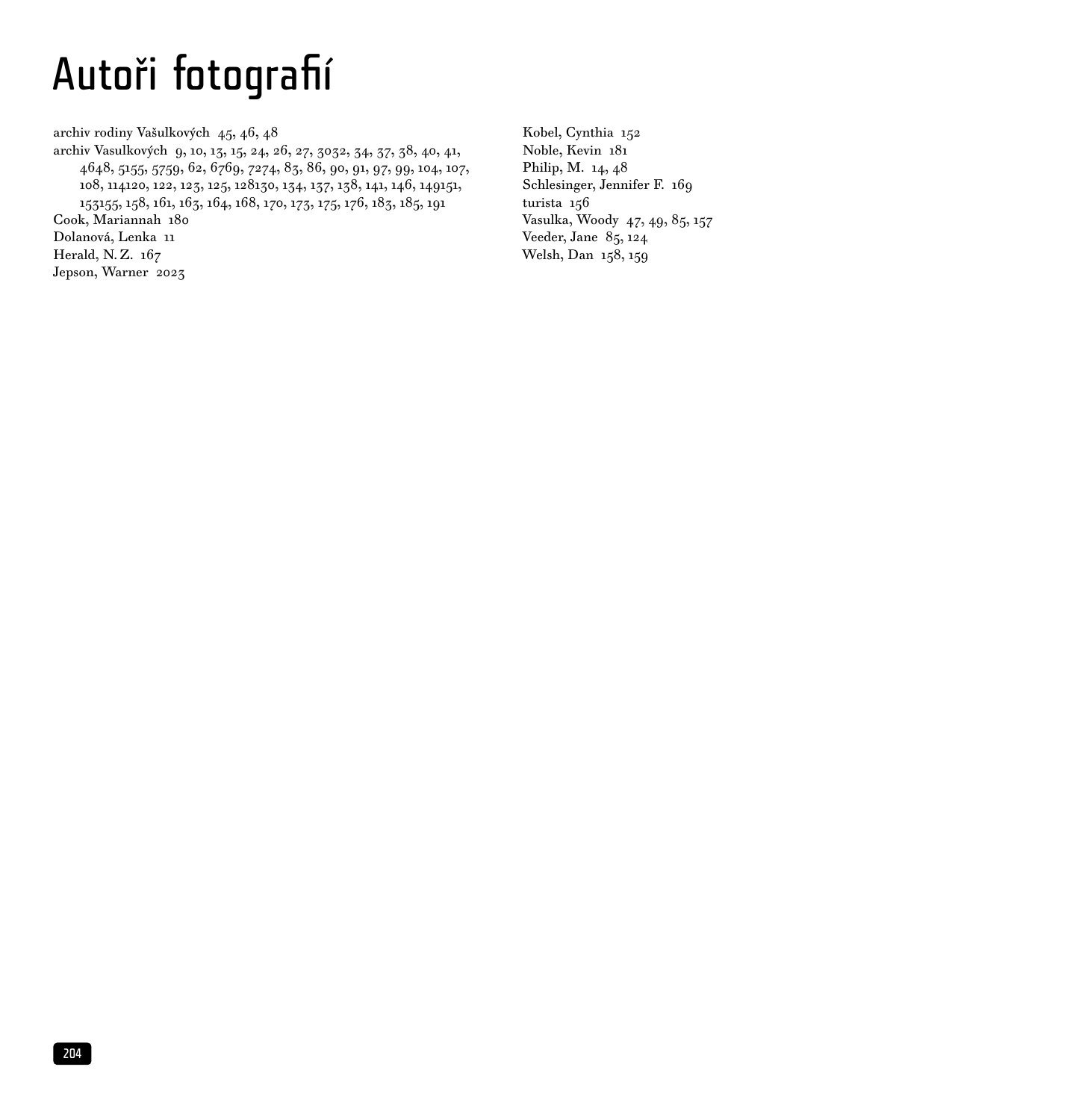# Obsah

#### **Předmluva**

- I.
- II.

#### **Úvod**

- Vykloubení z rámce: obraz video generace
- 29 "Naše těla jsou hardware, naše chování software"
- Dialog s nástrojem

#### **Rané experimenty**

- Moravsko-české vyprávění
- Stroje na vidění
- Nový svět videa

#### **Cooking in the Kitchen**

- Co to tam vařili? Kuchaři, jejich Kitchen a chuť čerstvého videa
- Živé video
- Kritiky The Kitchen a konec rané éry

#### **Image Processing: Wave, the Signal Is Coming**

- Cyklické nevědomí
- Rozšířený obraz
- Image processing

#### **Audiovizuální syntéza**

- Syntezátory: počátky vztahu obrazu a zvuku
- Evoluce nástrojů
- 107 "Tool person" George Brown

#### **Buffalo: 1973–1979**

- Centrum Media Study
- Rutt/Etra: obrazy z řádků
- 121 "Praktická filozofie"

#### **Od analogového k digitálnímu**

- V digitální kůži
- Artikulátor digitálního obrazu
- Pozorování pozorování

#### **Santa Fe: prostředí pro kontemplaci**

- Umění paměti
- Od dialogu s nástrojem k *Bratrství*
- K digitální performanci
- Woodyho herci: k živým strojům

#### **Archivní horečka**

- Touha po archivech / Návraty
- Kurátoři na dálku

#### **(Poznámky na asi ne úplný) závěr**

Záchrana

#### **Biblio- filmo- videografie (výběr)**

- Katalogy
- Texty Woodyho a Steiny
- Texty teoretiků, inženýrů a umělců o Vasulkových
- Rozhovory s Vasulkovými
- Další literatura
- Filmo- a videografie
- Summary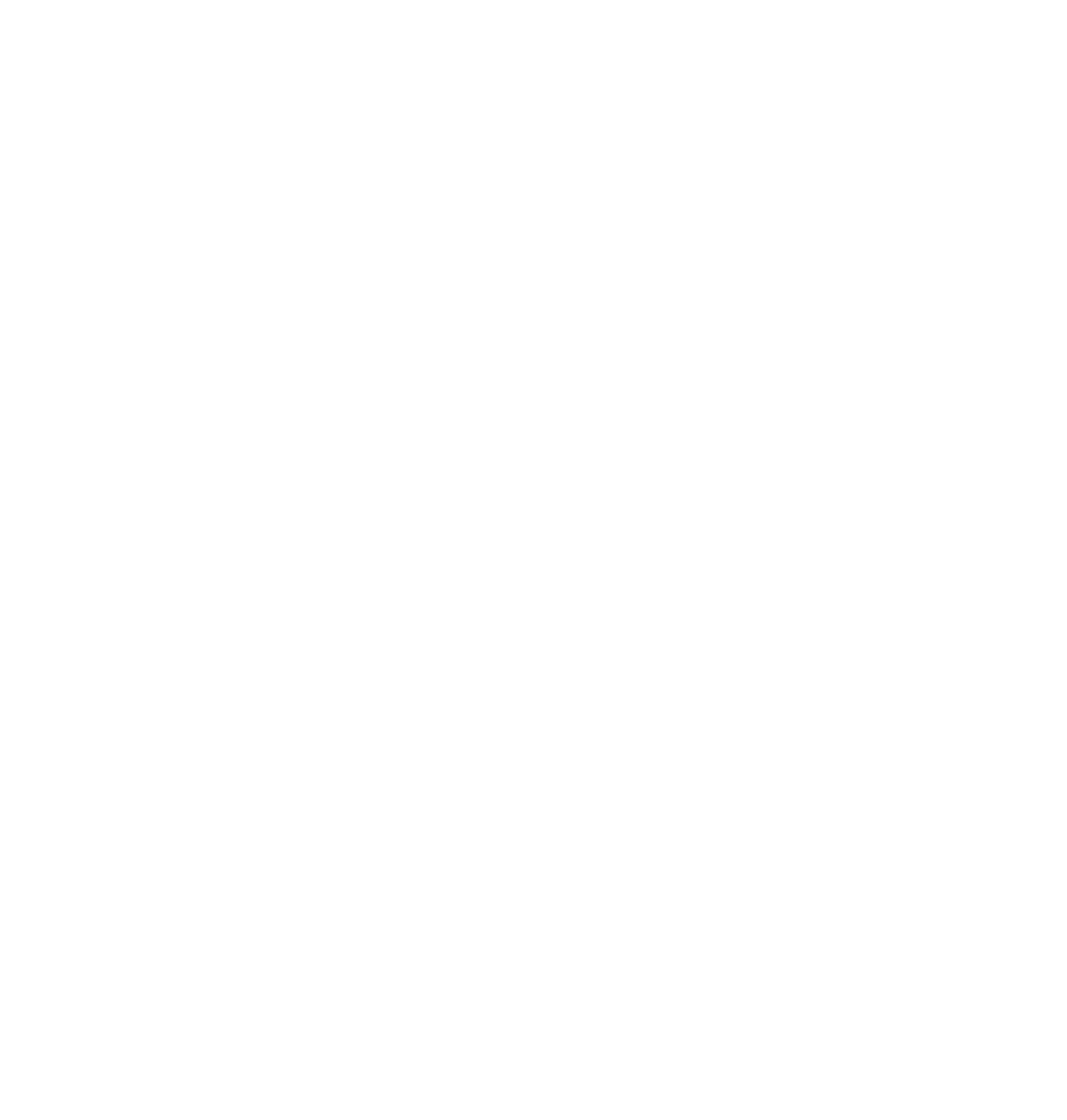### Summary

Steina and Woody Vasulka are considered to be two of most outstanding pioneers of electronic video art. A relationship to home-made tools of a complex nature was fundamental to their work from the very beginning. They live and work with these special tools in studios from New York to Santa Fe.

Steina and Woody first met in the student dormitory of the Prague Academy of Performing Arts in Hradební Street, and the first machine that they discussed was Steina's moped. Steina was born in Reykjavik, Iceland in 1940. She studied the violin and musical theory, also at the Music Academy in Prague. Three years older, Woody, born Bohuslav Vašulka, graduated from the Documentary Film Department of the Prague Film Academy; he comes from Brno. In 1965, they both immigrated to the United States from Czechoslovakia. Here they discovered video and soon began to investigate the language of electronic media using oscillators, synthesizers, colorizers various optical equipment, processors and software. They explored the relationship of picture to sound, and sometimes even swapped roles – Woody worked with sound and Steina with images. Most of the tools they used were constructed or adapted with the help of collaborators. Their organizational activities were also a fundamental part of their work – they founded an electronic media theatre, *The Kitchen*, and worked as curators and archivists. They lectured for several years at the University of Buffalo, and since the 1980s, they live in an adobe studio in Santa Fe, New Mexico.

The Vasulka's work demonstrates as a whole their relationship to art, science and technology, the possibilities and limitations of artistic exploration, and the role of artists in society. Woody is more analytically minded, a mechanic and collector-handyman. Steina's approach is more playful and intuitive, and in some ways even more independent. During the past 20 years, Woody has been experimenting with robotic systems. Steina draws on scenes from not only Icelandic natural processes for composing environments with multi-channeled images and sound. The audiences of Woody's exhibits are subjected to machines (Woody undoubtedly gives them more space). Steina offers absorbing audiovisual experiences (allowing to you see what is otherwise invisible). Together with their tools and machines, they have audaciously plowed the waves of a new visionary poetics.